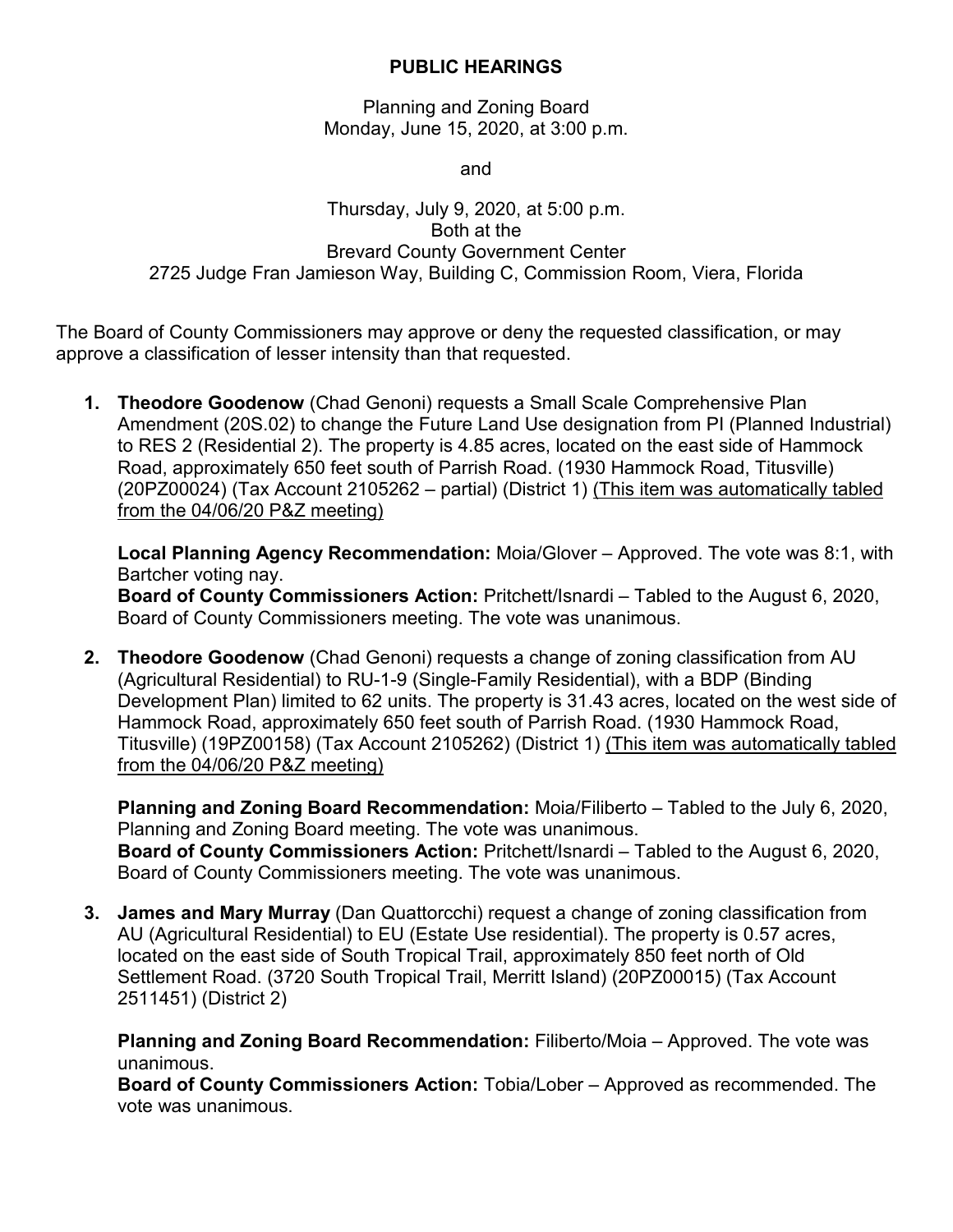P&Z Agenda June 15, 2020 (July 9, 2020 BCC) Page 2

> **4. 4090 U.S. 1, LLC** (Scott Lamb) requests a Small Scale Comprehensive Plan Amendment to change the Future Land Use designation from RES 15 (Residential 15) and NC (Neighborhood Commercial) to CC (Community Commercial). The property is 0.68 acres, located on the west side of U.S. Highway 1, approximately 430 feet north of Post Road. (No assigned address. In the Melbourne area.) (20PZ00031) (Tax Account 2611636 – portion of) (District 4)

**Local Planning Agency Recommendation:** Moia/Glover – Approved. The vote was unanimous.

**Board of County Commissioners Action:** Tobia/Lober – Approved as recommended. The vote was unanimous.

**5. 4090 U.S. 1, LLC** (Scott Lamb) requests a change of zoning classification from RU-1-7 (Single-Family Residential), RU-2-10 (Medium Density Multi-Family Residential), and BU-1 (General Retail Commercial) to all BU-1. The property is 0.92 acres, located on the west side U.S. Highway 1, approximately 400 feet north of Post Road. (No assigned address. In the Melbourne area.) (20PZ00032) (Tax Account 2611636) (District 4)

**Planning and Zoning Board Recommendation:** Moia/Buchanan – Approved. The vote was unanimous.

**Board of County Commissioners Action:** Tobia/Lober – Approved as recommended. The vote was unanimous.

**6. Ruth E. Friddle and David Eitel** request a change of zoning classification from GU (General Use) to RRMH-1 (Rural Residential Mobile Home). The property is 1 acre, located on the southeast corner of Satellite Boulevard and Dyson Avenue. (2221 Satellite Boulevard, Cocoa) (20PZ00035) (Tax Account 2406126) (District 1)

**Local Planning Agency Recommendation:** Glover/Hodgers – Approved. The vote was unanimous.

**Board of County Commissioners Action:** Tobia/Lober – Approved as recommended. The vote was unanimous.

**7. Ziffer Investments, LLC** (Mark Kipp) requests a CUP (Conditional Use Permit) for Alcoholic Beverages (full liquor) for On-Premises Consumption in conjunction with a private club, in a BU-1 (General Retail Commercial) zoning classification. The property is 2.79 acres, located on the north side of Micco Road, approximately 0.37 mile west of U.S. Highway 1. (No assigned address. In the Micco area.) (20PZ00040) (Tax Account 3006387) (District 3)

**Planning and Zoning Board Recommendation:** Filiberto/Hodgers – Approved. The vote was unanimous. Bruce Moia abstained from voting. **Board of County Commissioners Action:** Tobia/Lober – Approved as recommended. The vote was unanimous.

**8. Matthew Wilson and Erin Leray Coris** request a change of zoning classification from AU (Agricultural Residential) to EU (Estate Use Residential). The property is 1.20 acres, located on the north side of McIver Lane, approximately 215 feet west of Rockledge Drive. (120